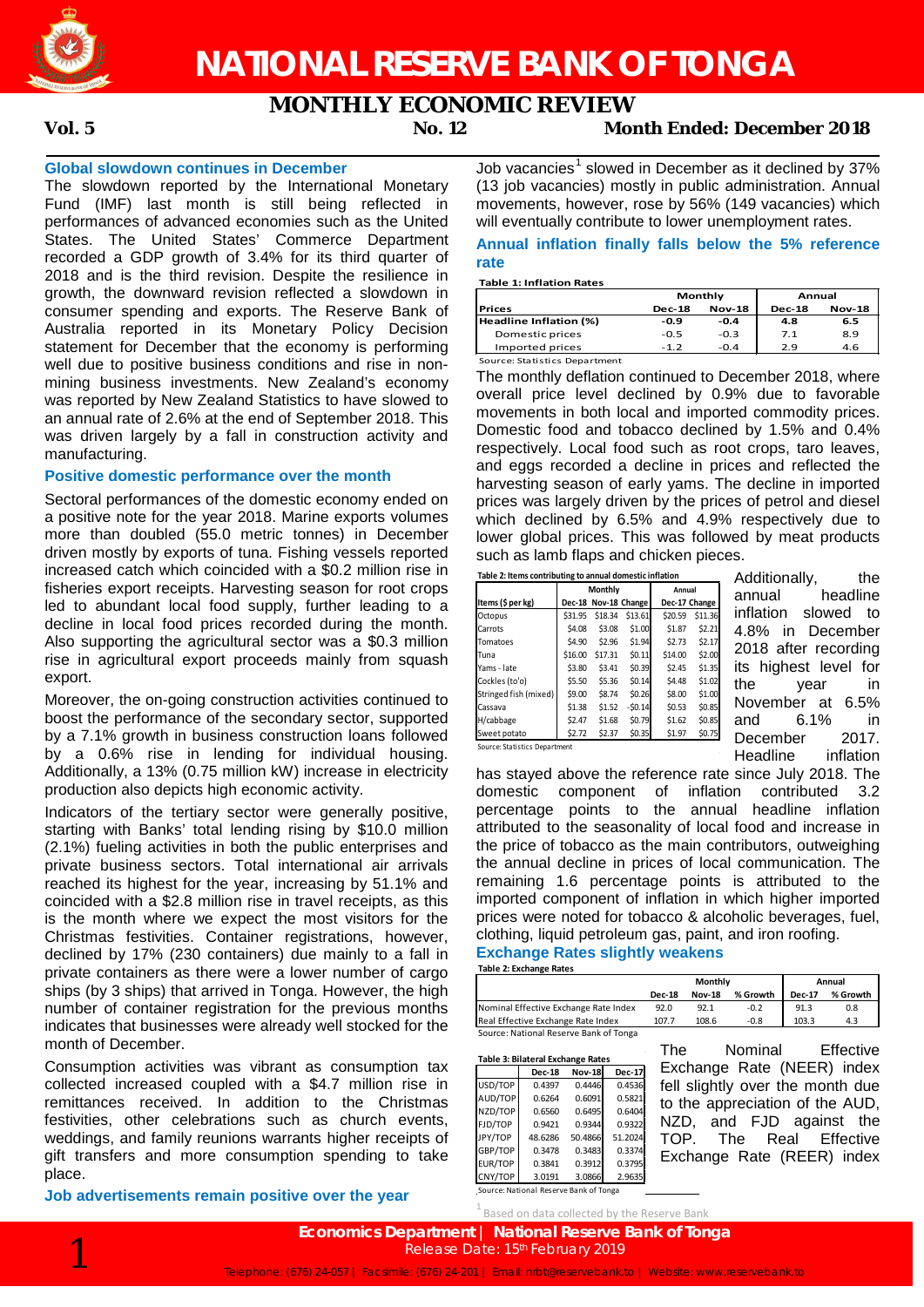

# **MONTHLY ECONOMIC REVIEW**

# **Vol. 5 No. 12 Month Ended: December 2018**

also declined reflecting the fall in inflation over the month. Over the year, the NEER increased slightly whilst the REER increased more reflecting Tonga's higher headline inflation rate in comparison to its trading partners.

# **December foreign reserves another record high**

**Table 4: Foreign Reserves**

|                                     |               | Monthly       | Annual   |               |          |
|-------------------------------------|---------------|---------------|----------|---------------|----------|
|                                     | <b>Dec-18</b> | <b>Nov-18</b> | % Growth | <b>Dec-17</b> | % Growth |
| Foreign Reserves (\$ in million)    | 478.5         | 468.7         | 2.1      | 422.5         | 13.3     |
| Import Coverage (months)            | 7.6           | 7.4           |          | 7.6           |          |
| Source: National Reserve Bank Tonga |               |               |          |               |          |

Budget support and net inflow from foreign exchange deals with commercial banks due to excess fund receipts from remittances, pushed foreign reserves to another record high in December 2018 of \$478.5 million equivalent to 7.6 months of imports cover.

### **Table 5: Overseas Exchange Transactions**

| <b>Overseas Exchange Transactions</b> |               |               |          |               |               |          |  |
|---------------------------------------|---------------|---------------|----------|---------------|---------------|----------|--|
|                                       |               | Monthly       |          |               | Annual        |          |  |
|                                       | <b>Dec-18</b> | <b>Nov-18</b> | % Growth | <b>Dec-18</b> | <b>Dec-17</b> | % Growth |  |
| <b>Overall Balance</b>                | 9.8           | 11.4          | $-13.4$  | 56.0          | 43.7          | 28.3     |  |
| Current Account                       | 6.6           | 20.0          | $-67.2$  | 26.8          | 12.2          | 120.0    |  |
| Merchandise Trade                     | $-31.8$       | $-32.6$       | $-2.5$   | $-412.5$      | $-366.7$      | 12.5     |  |
| Services                              | 3.5           | 4.2           | $-16.7$  | 29.5          | 33.2          | $-11.1$  |  |
| Income                                | 1.5           | 1.2           | 31.9     | 5.5           | $-17.0$       | $-132.6$ |  |
| <b>Transfers</b>                      | 33.3          | 47.2          | $-29.5$  | 404.3         | 362.7         | 11.5     |  |
| <b>Capital Account</b>                | 1.9           | 1.0           | 93.4     | 27.8          | 43.7          | $-36.4$  |  |
| <b>Financial Account</b>              | 1.4           | $-9.6$        | $-114.3$ | 1.4           | $-12.3$       | $-111.4$ |  |

Source: Banking Systems

The current account continued to record a surplus in December albeit lower than the previous month. This was due to a decline in receipts of transfers particularly official transfers following a large influx of budget support funds in the previous month. Private transfer receipts also increased over the month which is mostly remittances. Additionally, travel receipts also rose by 30% however this partially offset by an 18% rise in service payments.

Annually, the OET surplus balance recorded was higher compared to December of last year. Higher receipts over the year were mostly driven by official receipts such as budget support and Government grants. However, the merchandise trade deficit continues to widen given higher payments for import (11% increase) of wholesale and retail goods, oil, and motor vehicles, compared to lower export receipts (9% decrease).

However, the capital account continued to contribute the most to the overall OET surplus balance. This resulted from higher official grants for investment projects and capital expenditures (mostly for government and public works). The financial account recorded a surplus in contrast to the deficit last year due to an increase in account transactions by the commercial banks.

# **Broad money rose in December**

#### **Table 6: Broad Money**

|                                                           | Monthly       |               |          | Annual        |          |  |
|-----------------------------------------------------------|---------------|---------------|----------|---------------|----------|--|
|                                                           | <b>Dec-18</b> | <b>Nov-18</b> | % Growth | <b>Dec-17</b> | % Growth |  |
| Broad money (\$ in million)                               | 605.3         | 592.3         | 2.2      | 560.6         | 8.0      |  |
| Net Foreign Asset                                         | 502.1         | 489.7         | 2.5      | 441.8         | 13.6     |  |
| Net Domestic Asset                                        | 103.5         | 103.0         | 0.5      | 119.0         | $-13.0$  |  |
| Carrosar Danillon Crotone, National Desamo Danil of Tange |               |               |          |               |          |  |

Source: Banking System, National Reserve Bank of Tonga

Broad money increased over the month driven mostly by a rise in net foreign assets. In particular, higher foreign

reserves in December led the overall rise. Meanwhile, net domestic assets contributed slightly to the monthly increase due to higher government deposits. Over the year, receipts of budgetary support, grants, and cyclone relief funds from development partners and more remittances supported higher foreign reserves. This led to the yearly rise in broad money.

#### **Liquidity increases yet ratio improves in December Table 7: Reserve money**

|                                                        | Monthly       |       |                 | <b>Annual</b> |            |  |  |
|--------------------------------------------------------|---------------|-------|-----------------|---------------|------------|--|--|
|                                                        | <b>Dec-18</b> |       | Nov-18 % Growth | <b>Dec-17</b> | % Growth I |  |  |
| Reserve money (\$ in million)                          | 324.7         | 317.3 | 2.3             | 295.9         | 9.7        |  |  |
| Source: Banking System, National Reserve Bank of Tonga |               |       |                 |               |            |  |  |

The banking system remained sound throughout December 2018 as banks continued to maintain a strong capital position supported by adequate profits. The increase in currency in circulation reflects the high demand of the public for cash. This drove the overall rise in liquidity whilst offsetting lower deposits by the commercial banks to the Reserve Bank's vault. The banks' total loans to deposit ratio rose from 74.9% in the previous month to 75.1% this month reflecting the increase in loans for December.

Despite this ratio being below the 80% minimum loan to deposit ratio, the commercial banks have respectively improved on this ratio over the year due to the active lending activities utilizing the capacity available for further lending.

# **Lending to businesses drive credit growth up**

#### **Table 8: Total Lending**

|                               |               | Monthly       | Annual   |               |          |
|-------------------------------|---------------|---------------|----------|---------------|----------|
| Lending                       | <b>Dec-18</b> | <b>Nov-18</b> | % Growth | <b>Dec-17</b> | % Growth |
| Total Lending (\$ in million) | 479.9         | 469.9         | 2.1      | 436.7         | 9.9      |
| <b>Business lending</b>       | 219.4         | 211.2         | 3.9      | 191.7         | 14.5     |
| Household lending             | 260.1         | 258.1         | 0.8      | 244.1         | 6.6      |
| Other lending                 | 0.4           | 0.6           | $-27.6$  | 1.0           | $-57.9$  |
| _  _ .                        | $\sim$ $\sim$ | _ _ _         |          |               |          |

Source: Banking System, National Reserve Bank of Tonga

Both monthly and annual lending increased driven largely by higher lending to businesses and households. During December, most of the lending was for businesses particularly transport, professional and other services, and construction sectors. Household loans also contributed to the monthly rise and mainly due to housing and other personal loans.

Over the year, business lending grew due to an increase in loans for the public enterprises, wholesale & retail, transport, and tourism sectors whilst household lending rose driven solely by more individual housing loans. The low-interest rates offered on the Government Development Loan scheme partially contributed to the monthly and annual movements and also coincided with strong domestic economic activities evident throughout the year. It is expected that loans will continue to increase driven by the banks excess liquidity and capacity to lend throughout the year.

### **Weighted average interest rate spread widened Table 9: Weighted Average Interest Rates**

|                                                        | Monthly       |               |              | Annual        |              |  |  |
|--------------------------------------------------------|---------------|---------------|--------------|---------------|--------------|--|--|
| <b>Interest Rates</b>                                  | <b>Dec-18</b> | <b>Nov-18</b> | Growth (bps) | <b>Dec-17</b> | Growth (bps) |  |  |
| Weighted Average Banks Deposit Rate (%)                | 1.897         | 1.979         | $-8.2$       | 2.160         | $-26.3$      |  |  |
| Weighted Average Banks Lending Rate (%)                | 8.121         | 8.094         | 2.7          | 7.955         | 16.6         |  |  |
| Weighted Average Interest Rate Spread (%)              | 6.224         | 6.115         | 10.9         | 5.795         | 42.9         |  |  |
| Source: Banking System, National Reserve Bank of Tonga |               |               |              |               |              |  |  |

**Economics Department | National Reserve Bank of Tonga**<br>Release Date: 15<sup>th</sup> February 2019<br>Telephone: (676) 24-057 | Facsimile: (676) 24-201 | Email: nrbt@reservebank.to | Website: www.reservebank.to Release Date: 15<sup>th</sup> February 2019